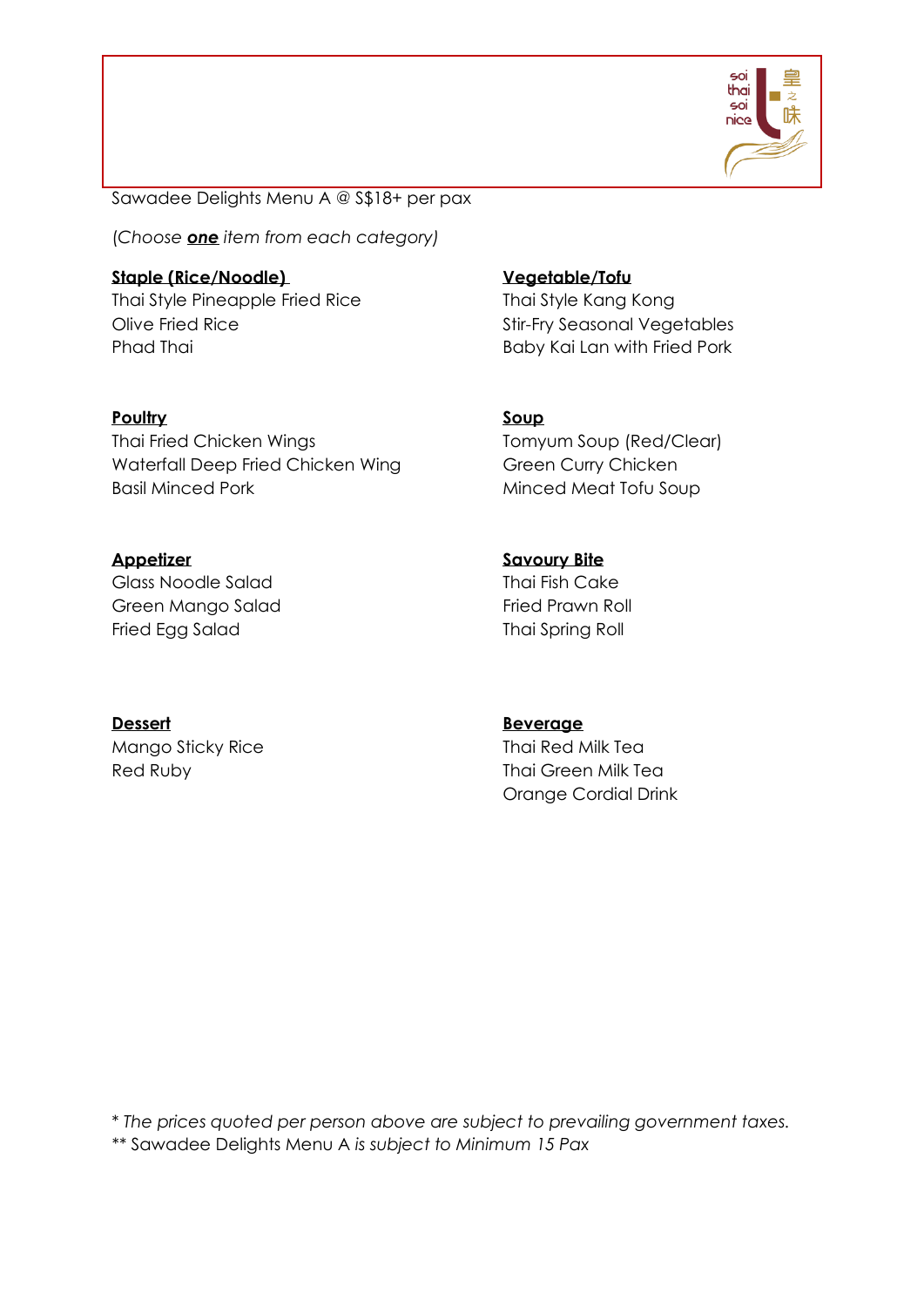

Sawadee Delights Menu B @ S\$23+ per pax

(*Choose one item from each category)*

## **Staple (Rice/Noodle) Chicken**

Thai Gong Bao Pork Tomyum Soup (Red/Clear) Basil Minced Pork Green Curry Chicken Waterfall Deep Fried Pork Belly Minced Meat Tofu Soup Sweet & Sour Pork Chicken Coconut Soup

# **Vegetable/Tofu Savoury Bite**

Stir-Fry Seasonal Vegetables Fried Prawn Roll Baby Kai Lan with Fried Pork Thai Spring Roll Thai Mango Sauce Tofu **Prawn Donut Prawn Donut** Claypot Tofu Thai Fish Cake

# **Appetizer Dessert**

Green Mango Salad Red Ruby Fried Egg Salad Fried Prawn Roll

## **Beverage**

Thai Red Milk Tea Thai Green Milk Tea Orange Cordial Drink Lemongrass Drink

Pineapple Fried Rice Thai Gong Bao Chicken Olive Fried Rice **Basil Minced Chicken** Phad Thai North Chicken Wings and Material Deep Fried Chicken Wings Thai Hor Fun Thai Fried Chicken Wings

# **Pork Soup**

Glass Noodle Salad Mango Sticky Rice

\* *The prices quoted per person above are subject to prevailing government taxes.*

*\*\* Sawadee Delights Menu B is subject to Minimum 10 Pax*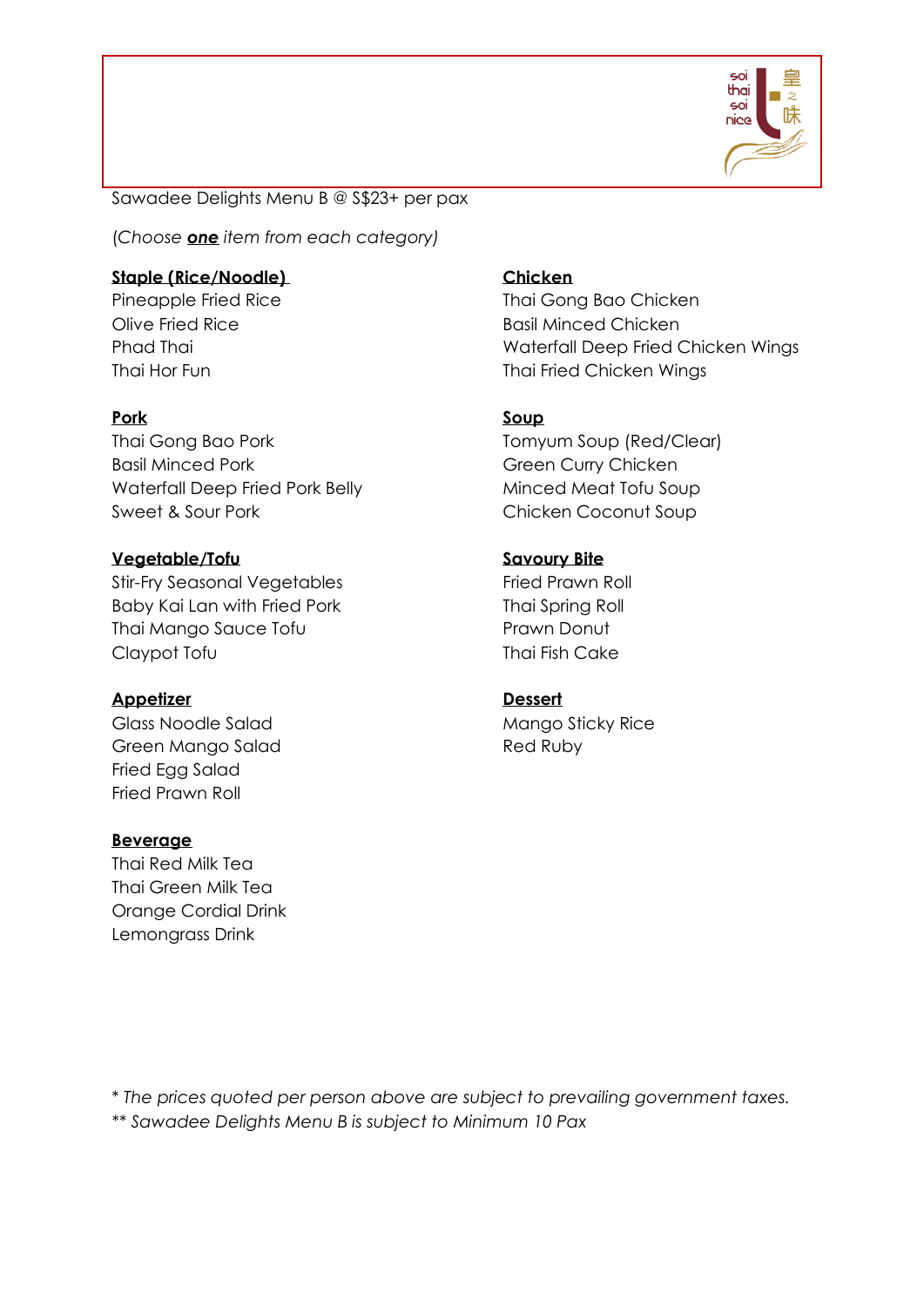

Sawadee Delights Menu C @ S\$28+ per pax

(*Choose one item from each category)*

## **Staple (Rice/Noodle) Appetizer**

Pineapple Fried Rice Glass Noodle Salad Phad Thai Fried Egg Salad Thai Hor Fun Fried Prawn Roll

### **Poultry Soup**

Thai Gong Bao Chicken/Pork Tomyum Soup (Red/Clear) Basil Minced Chicken/Pork Green Curry Chicken/Pork Waterfall Deep Fried Chicken Wing Minced Meat Tofu Soup Waterfall Deep Fried Pork Belly Chicken Coconut Soup

Basil Stir-Fried Lala Fried Prawn Roll Thai Chili Mussels Thai Spring Roll Salted Egg Squid **Prawn Donut** Deep Fried Garlic Squid Thai Fish Cake

### **Beverage**

Thai Red Milk Tea Thai Green Milk Tea Orange Cordial Drink Lemongrass Drink

Olive Fried Rice **Green Mango Salad** Fried Vermicelli Green Papaya Salad

### **Seafood Savoury Bite**

\* *The prices quoted per person above are subject to prevailing government taxes.*

*\*\* Sawadee Delights Menu C is subject to Minimum 10 Pax*